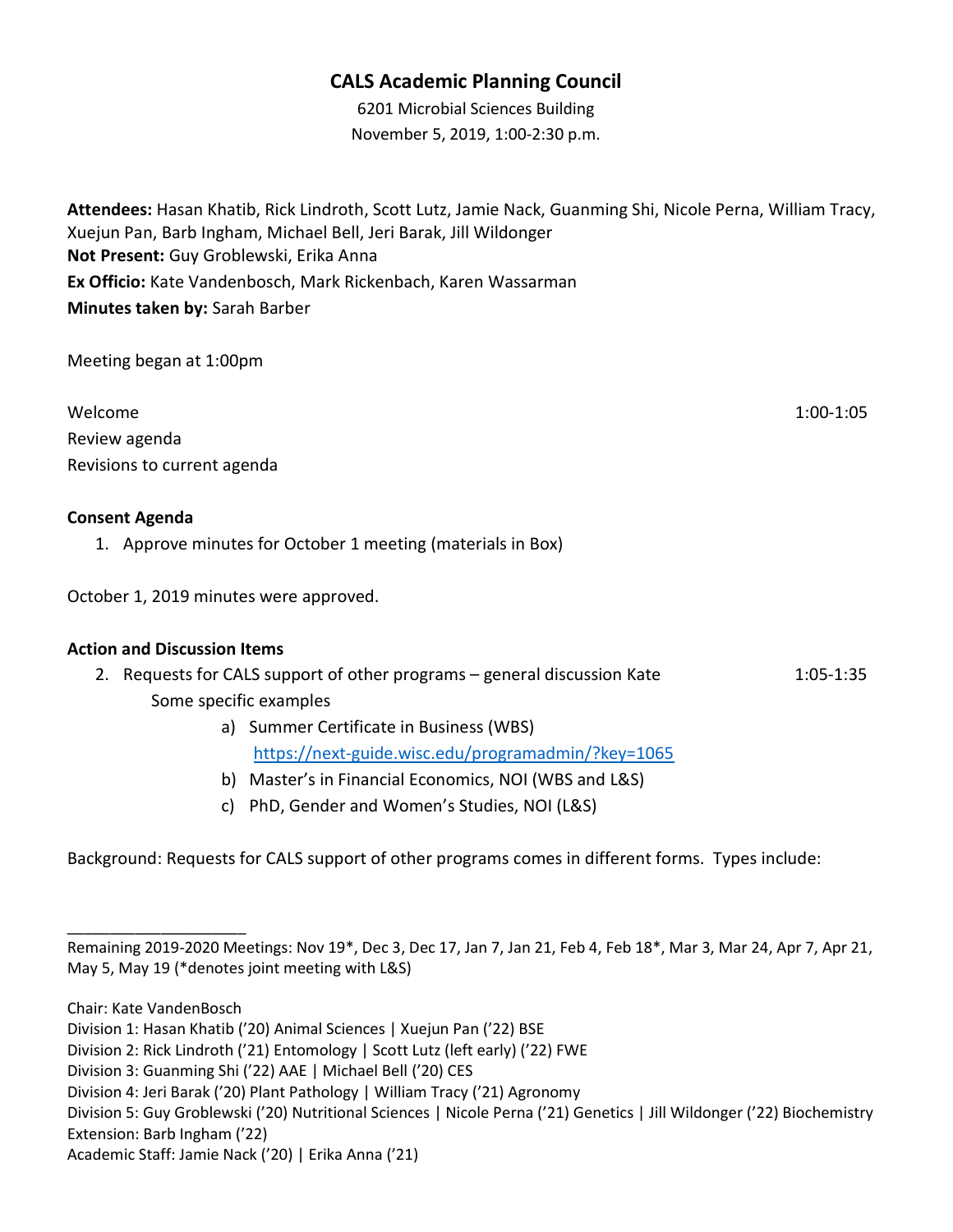- 1. Notice of Intent to plan for other UW System schools. These will not come to APC because there is a quick timeline. The current practice is to request comment from departments and program directors that may be interested in the program based on subject area. Karen compiles our college response and sends to campus, where they are compiled and forwarded to UW System. It is rare that UW-Madison raises concerns about these requests.
- 2. Notice of Intent to plan from another school/college in UW-Madison. These are preproposals that should outline the need for the program, potential overlap with programs on our campus and across system, and generally outline the Learning Objectives for the program. This is our opportunity to have input, and to request input on the full proposal as needed.
- 3. Full Proposal for a program from another school/college in UW-Madison. After the NOI has been approved, a full proposal with all details of the program is prepared. CALS has the opportunity to provide feedback at this level as well as we will frequently be asked to provide letters of support for any programs in adjacent interest areas.
- 4. There are some other things we will be asked to support Example at our last meeting to reinstate the Molecular (and Cellular) Biology major.

Committee Recommendation: CALS Deans team should triage requests. Requests that do not relate to the three missions of the college – teaching, research, outreach – can be handled by the CALS Deans team. Requests that affect more than one department or may be of interest/concern to the College should be reviewed by CALS APC. Requests that are narrow in scope that may affect only one department can be reviewed individually by that department. CALS Deans team should use discretion and error on the side of caution when there is uncertainty.

3. Global Health Major, BS Susan Paskewitz 1:35-1:55

https://next-guide.wisc.edu/programadmin/?key=1079

Susan Paskewitz, Chair and Professor of Entomology, and Todd Courtenay, Student Services Coordinator for Russell Labs Hub, presented the Global Health, BS program proposal. Last year Susan presented the Notice of Intent to Plan. Now she is has returned to discuss the full proposal. The working group has gathered input in CALS and across the university and spend much time thinking about the structure of the major. The development of the program responds to urgent population health challenges in the context of rapid global change. Establishing the program will provide students with the knowledge, skills, and analytical frameworks needed for recognizing and addressing the complexities underlying human health and wellbeing. Eight to nine universities have a focused GH major with the perspective of public health or medical anthropology. No other programs are grappling with the scale of changes affecting health on a global scale. This program deals with health and planetary stability and the intersecting problems.

The program has a core course requirement – a foundational course – taught by Susan Paskewitz, Jonathan Patz, and Josh Garoon. All students take that course – Our Planet, Our Health. There are four additional areas where students select from a portfolio of core courses – the areas are: public health, food systems,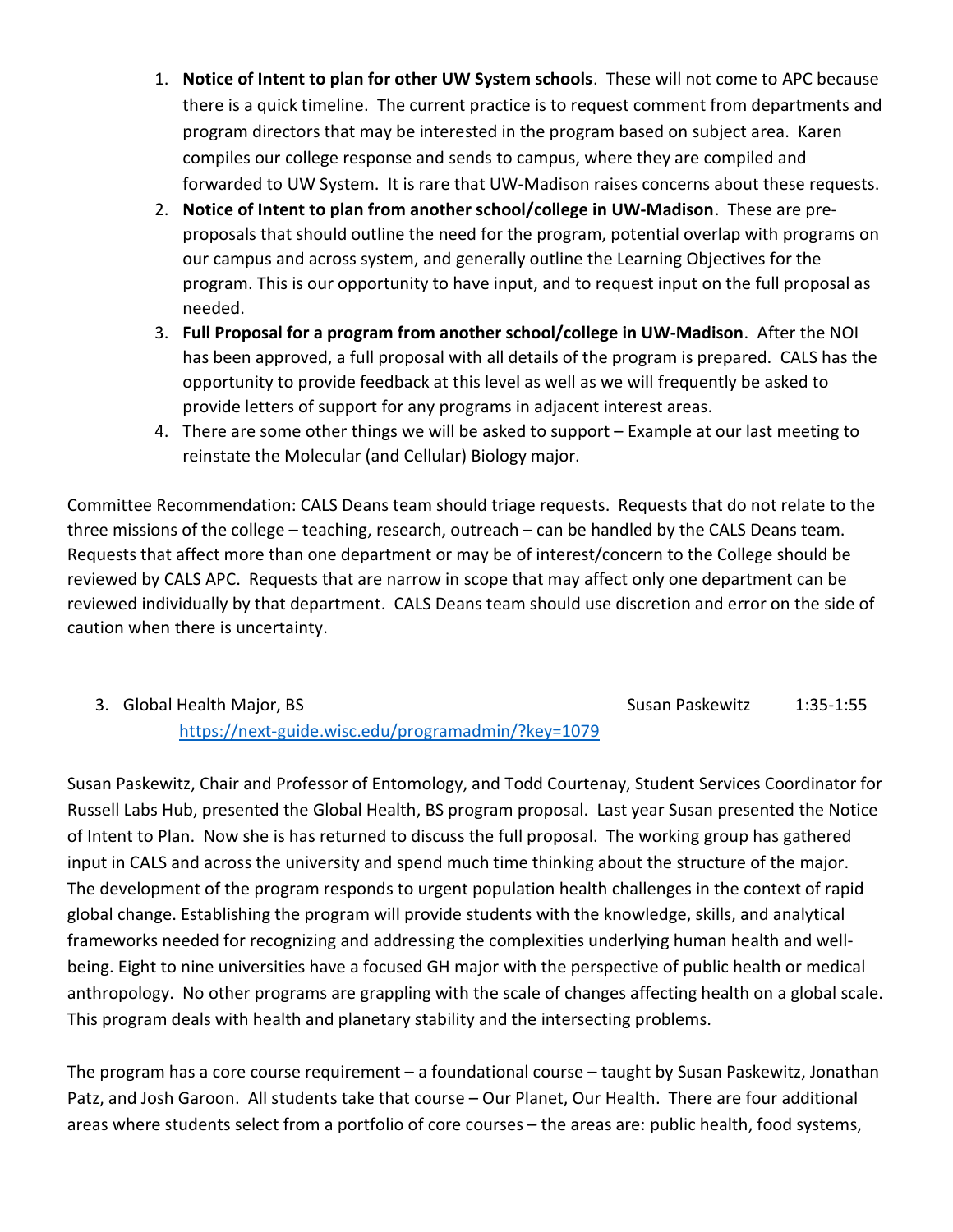environmental health, and disease biology. There is great representation of CALS faculty teaching those courses.

After the core major requirements, there are 15 credits of electives/depth courses. 9 credits are required in one depth area, and the other 6 are to be spread across other areas.

The program is capped with a capstone in last semesters.

The major also requires a set of fundamental courses. This includes 1 year of biology, 1 year of chemistry, Math, and Statistics. Two courses in social science are also required. One social science requirement will center on social inequity issues. The second social science requirement encompasses core themes in the major.

Q: What's relationship with existing GH certificate? A: The certificate is one reason why major is being created. Core courses required for certificate are also accepted for major. Students cannot earn the certificate and the major. The certificate is a good option for those seeking a non- biology option.

Q: Will you recruit students from the certificate? A: It is expected that certificate students will be interested in the major. In a recent pool, half of the certificate student said they would select the GH major if it was an option.

Q: Did you create new courses? Do you need new faculty? A: Three new core courses were created. Entomology 205, AAE 352, NS 379 and a new capstone course will be created. Existing courses used in the major were reviewed for the ways in which they incorporate health aspects with the major. Two new faculty in entomology have been hired and will be critical to parts of the major.

Q: What academic advising support will be provided? A: Currently there are two advisors for the certificate. That will not be enough to support both the major and certificate. A full FTE will be added to support the major and certificate.

Q: What fraction of students in certificate will come to major? A: We estimate 50% of certificate students will move from the certificate to the major. Shifting enrollment in existing majors may occur. The major will be offered as an additional major (AMAJ) to students outside of CALS. The majors being pursued by certificate students are diverse, so the program wants to provide access broadly.

More students will know about existing CALS majors such as agronomy when they are exposed to GH curriculum.

50-60% of certificate majors are biological science majors

Q: Will major attract pre-med students? A: Yes, designed to accommodate pre health programs even though Biochemistry and Org Chemistry are not required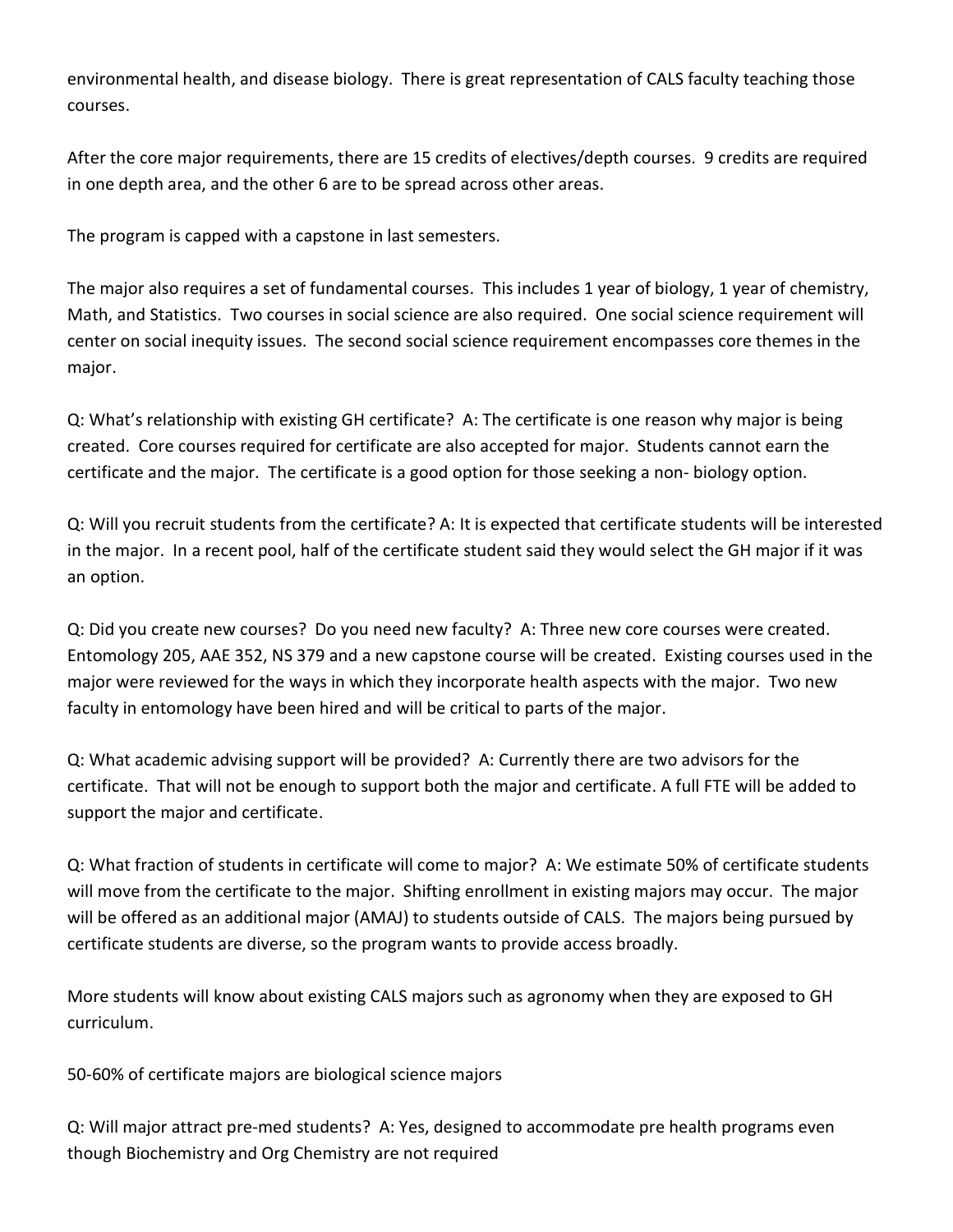Q: Will students leave biology major? A: That is possible.

Motion to approve the Global Health major contingent on CALS Curriculum Committee comments and letters of support across campus: Tracy/Bell

Vote to approve: 12-0-0

|  | 4. Comprehensive Diabetes Center | Dawn Davis | $1:55 - 2:15$ |
|--|----------------------------------|------------|---------------|
|--|----------------------------------|------------|---------------|

Dawn Davis, Associate Professor, Department of Medicine, Endocrinology, Judith Simcox, Assistant Professor, Biochemistry, Brian Parks, Assistant Professor, Nutritional Sciences provided an overview of the proposed Comprehensive Diabetes Center.

The Comprehensive Diabetes Center will be an interdisciplinary center on campus to support diabetes research. Desire is to create an interdepartmental center that will allow campus to grow as a leader in diabetes research. Goal is to also improve outreach and communication. On the clinical side the objective is to improve treatment. Most institutions have a center of this type. It is problematic for faculty recruitment and securing grants without it. Center will develop research cores.

They are in the process of applying for grants and pursuing internal funding. Leverage existing resources.

Brian Parks discussed the value of the center. His previous experience at UCLA and their diabetes center was very beneficial. The center had yearly conferences. Provided pilot funding program for SEED money. Core – research areas. Access to facilities.

Judith Simcox discussed the value of the center. Her previous experience at Utah and their diabetes center was beneficial. Center provided graduate training. Training opportunities to interact with clinicians. Access to human patient samples. Access to facilities across multiple fields. Center grants available. Ability to make impactful change at state level. Native community health initiatives. Center helps build samples and tools.

Q: Is this a direct cost to CALS budget? A: Brings added value greater than small loss of 101 funding. Grants should be centered where work is done, as outlined by OVRGE policy.

Q: Will you use CDC acronym? A: Good feedback. CDC acronym is not be used. Explored the use of the word "Research" in the name, but took "Research" out to have space for clinical and outreach missions. UW-Madison has to part of a center's name. Plan is not to use an acronym at all as there was difficulty identifying a good one.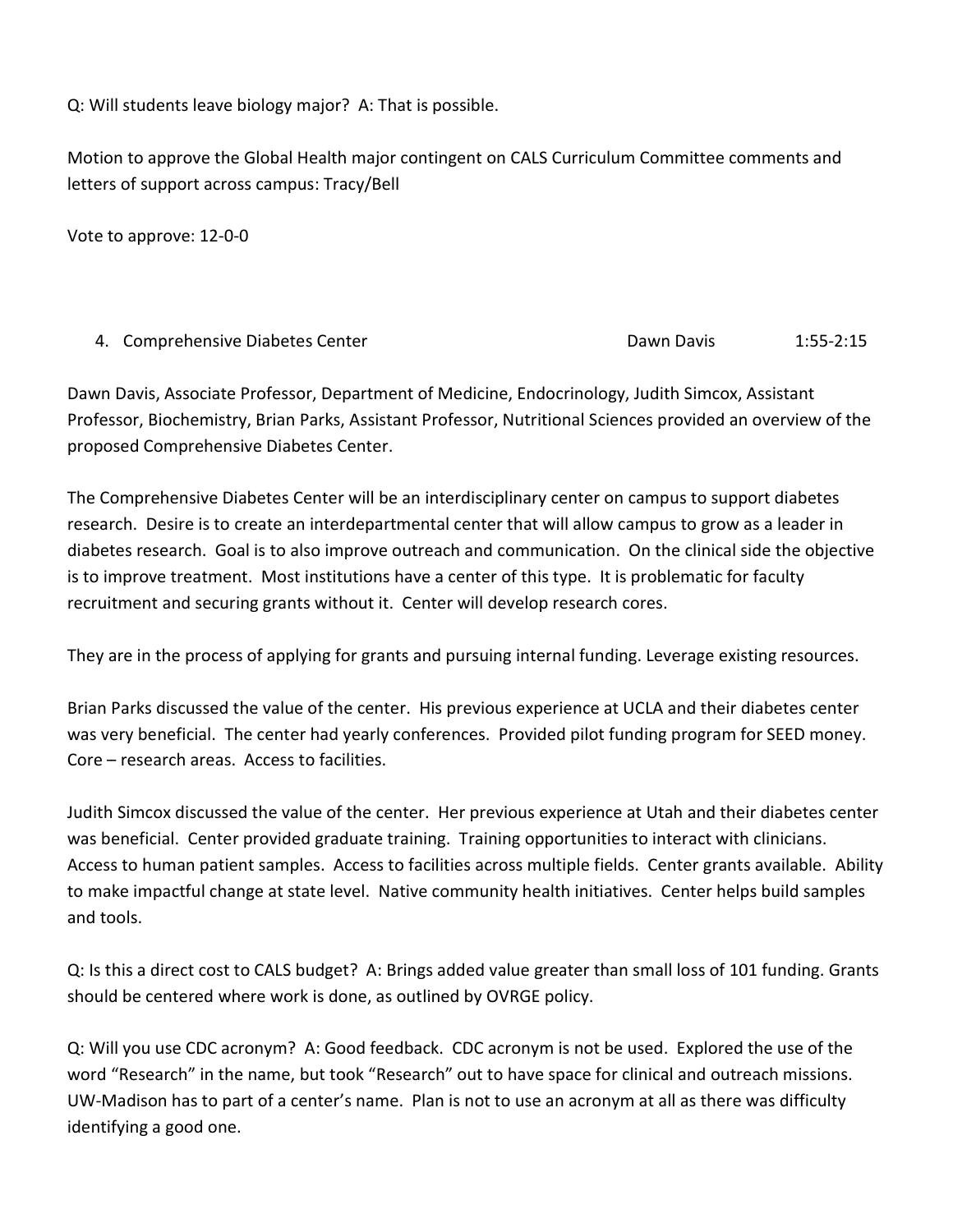Q: There are many diabetes research centers in existence, isn't competition for grants strong? A: Yes, but creating a center is one strategy to increase likelihood of obtaining funding and UW-Madison has very strong researchers in this topic area. Planning group reached out to directors of other centers (some are external consultants). The primary takeaway from these directors is that you must have a center to be competitive. Expectation is to not rely entirely on NIH. Other centers funded with philanthropy.

Q: Are you working with UW-Extension, particularly on your community/outreach efforts? A: We do not know of anyone doing diabetes research in Extension but would like to partner.

Q: Are the cores facilities new or redundant? A: The intention is not to be redundant; however, there may be partial redundancy where increased scale/capacity is needed. Expertise exists in individual labs.

Q: Is there synergy with metabolism groups? A: Yes, very synergistic. Metabolism groups don't work specifically on diabetes, but there is a lot of synergy.

Q: Will there be a dedicated space? A: No, virtual center currently. Use existing space. Leverage what exists. Labs housed in own home depts. Center will be officially housed in SPMH which will have oversight. Proposal will go to SMPH APC in late Nov/early Dec. UAPC early 2020. Already having Diabetes Day, and this group will continue working collectively into spring 2020 before approval.

Q: What is the vision of graduate programs based out of center? A: A training grant out of center is possible. Nutritional Science already has a training grant. Institute of Aging has training grant. There may be opportunities for post doc training. Generating a new graduate training program is not a goal of the center.

Q: In what way will center interface with training? A: Grads/post docs/undergrads – symposium series. Diabetes Day – opportunities for research presentations. Will provide opportunities for students to interact, discuss different techniques.

Motion to provide support of the Comprehensive Diabetes Center: Tracy/Perna

Vote to approve: 11-0-0

### Informational Items and Announcements

5. Administrative search updates Kate Kate Kate Kate 2:15-2:20

Updates will be provided at future meeting.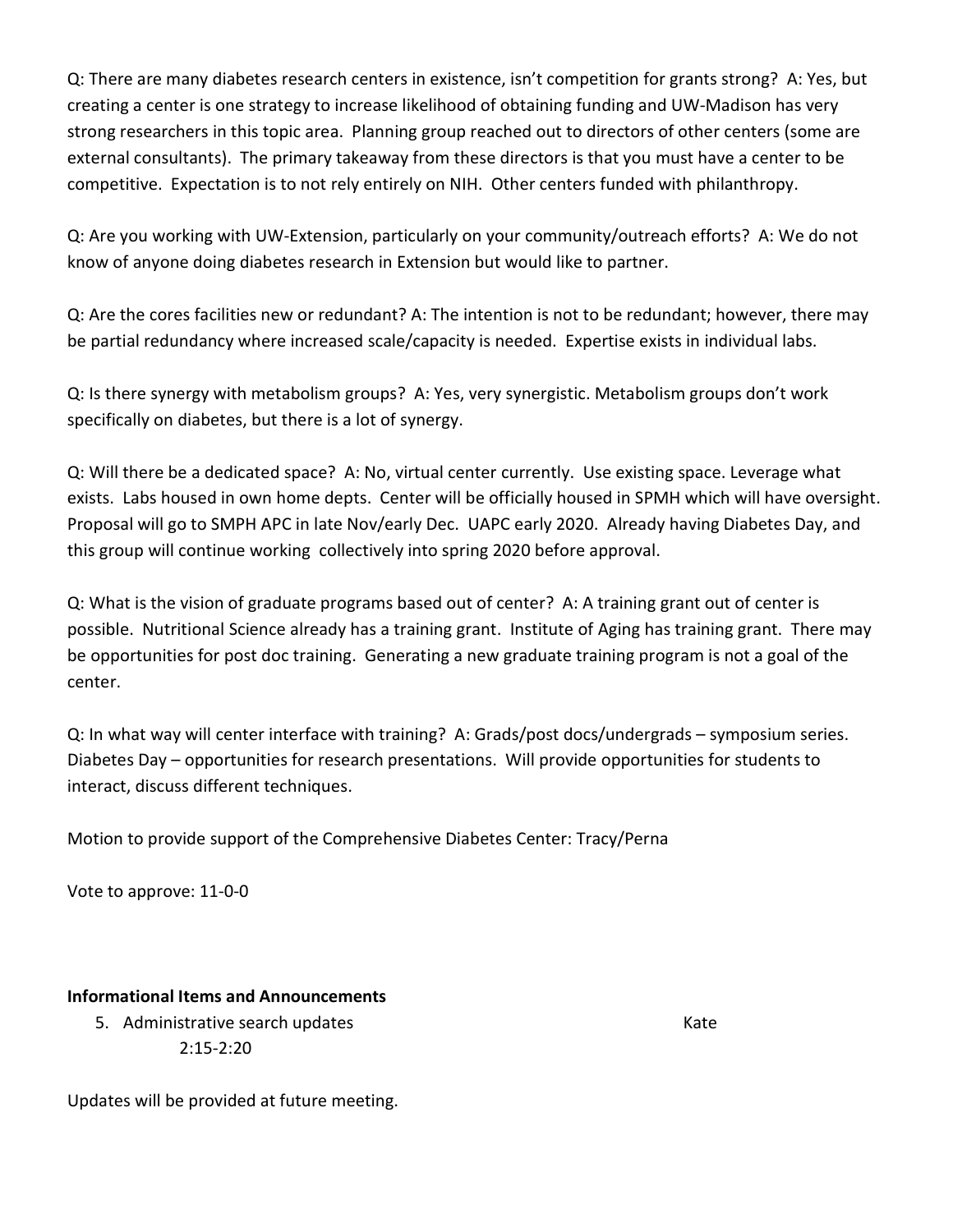# 6. Summer Term 2019 review and 2020 planning Karen Karen 2:20-2:25

Karen shared that CALS Summer Term 2019 revenue increased and student enrollment increased. Several new online courses were offered.

Q: How does department received summer revenue? A: Tuition revenue goes directly to departments and summer instructional costs are owned by departments. Each department has a summer assessment that departments have to pay based on their 101 budgets. Past performance does not impact summer 2019 model.

Q: If two instructors are teaching the same courses and one is on a 9-mo appointment and the other is on a 12-mo appointment, can the 9-mo receive summer salary? What about the 12-mo faculty? A: That is a departmental decision. Department must evaluate the teaching and workload of all faculty members.

Q: What level of tuition is necessary to recoup summer costs? A: The summer budget model makes this easier to track that fall/spring CFI. Angie has provided that information to department chairs.

Q: How many faculty in departments are on 9-mo appointments? What are expectations for teaching? A: All recent hires have been hired with 9-mo appointments. Faculty need to use the summer in ways that best fit their needs, yet departments need to evaluate what students need in the summer as well.

Q: Where does financial support come from for summer instruction? A: From summer revenue. Departments are responsible for cost of summer instruction, and thus it is expected that enrollment should be sufficient to at least cover costs.

Campus Education Innovation support has focused on large enrollment or bottleneck courses. These are areas where CALS has been successful in obtaining EI support. Less success with courses that have narrow audience.

Q: Is this a push to have a year-round academic calendar? A: It should not be interpreted in that way. Summer Term was underperforming so there has been renewed energy and effort in this area for the last four years. Meeting student demand in a fiscally optimal way is the focus. These efforts help increase funding for rest of mission allow for funding more aggressive initiatives. Need to balance with research excellence. This is a multi-year trend. Need to provide flexibility and pathways to students. Decisions, however, are department centered to recognize the diversity in CALS departments and allowing them to make decisions that best align their goals and responsibilities.

May be valuable to have department chairs present to APC on how they manage these changes and capitalize on opportunities.